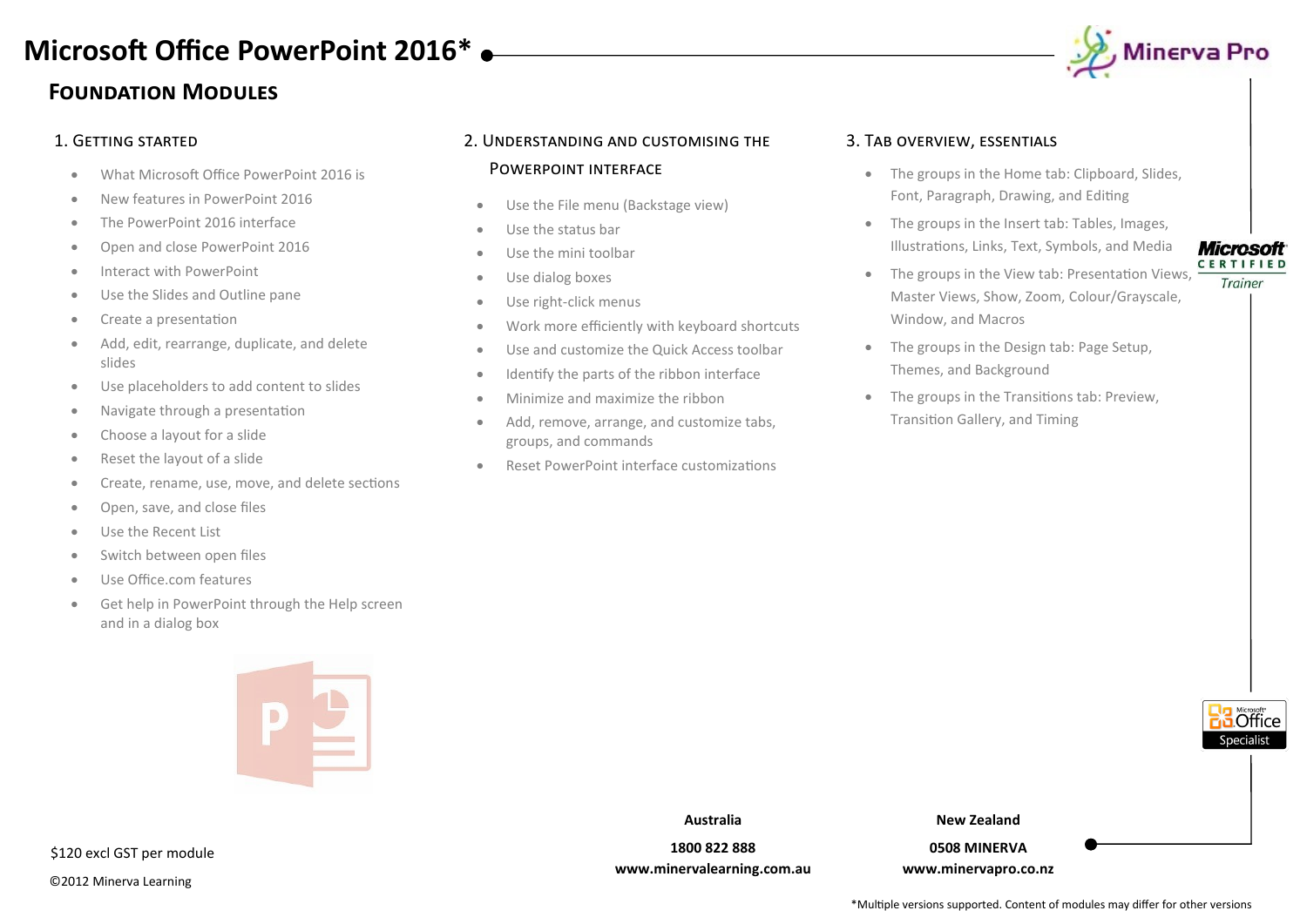# **Foundation Modules**



- The groups in the Animations tab: Preview, Animation Gallery, Advanced Animation, and Timing
- The groups in the Slide Show tab: Start Slide Show, Set Up, and Monitors
- The groups in the Review tab: Proofing, Language, Comments, and Compare
- PowerPoint's contextual tabs, including Table, Picture, Drawing, SmartArt, Chart, Equation, Video, and Audio tools, and the Master tabs
- The Developer tab



- Create a blank presentation
- Create a presentation from local or online templates, themes, and existing files
- View PowerPoint's sample files
- Access recently used templates
- Draw text boxes
- Add and edit text in text boxes
- Resize, move, delete, rotate, and format text boxes
- Use selection tools
- Cut, copy, and paste
- Use the Office Clipboard
- Drag and drop text
- Use Undo and Redo
- Use Find and Replace
- Apply effects to text
- Change text's case
- Change font face, size, and colour
- Change character spacing
- Remove formatting
- Change text direction and vertical alignment
- Align, justify, and indent text
- Create a bulleted or numbered list
- Format text into columns
- Use the Format Painter
- Use the Font, Paragraph, and Text Effects dialogs

### 6. Printing and viewing your presentation

- Use Normal view
- Use Slide Sorter view
- Use Notes Page view
- Use Reading view
- Use zoom
- Use Fit to Window
- Start a slide show
- Navigate through a slide show
- Switch to a blank screen
- Use highlighting and pen tools
- Check your spelling
- Change a presentation's theme
- Add and edit headers and footers
- Change slide orientation
- Use the Page Setup dialog
- Print your presentation
- Use Print Preview
- Set print options
- E-mail a presentation



**Microsoft CERTIFIED** Trainer

**Australia**

**1800 822 888 www.minervalearning.com.au** **New Zealand**

**0508 MINERVA www.minervapro.co.nz**

\$120 excl GST per module

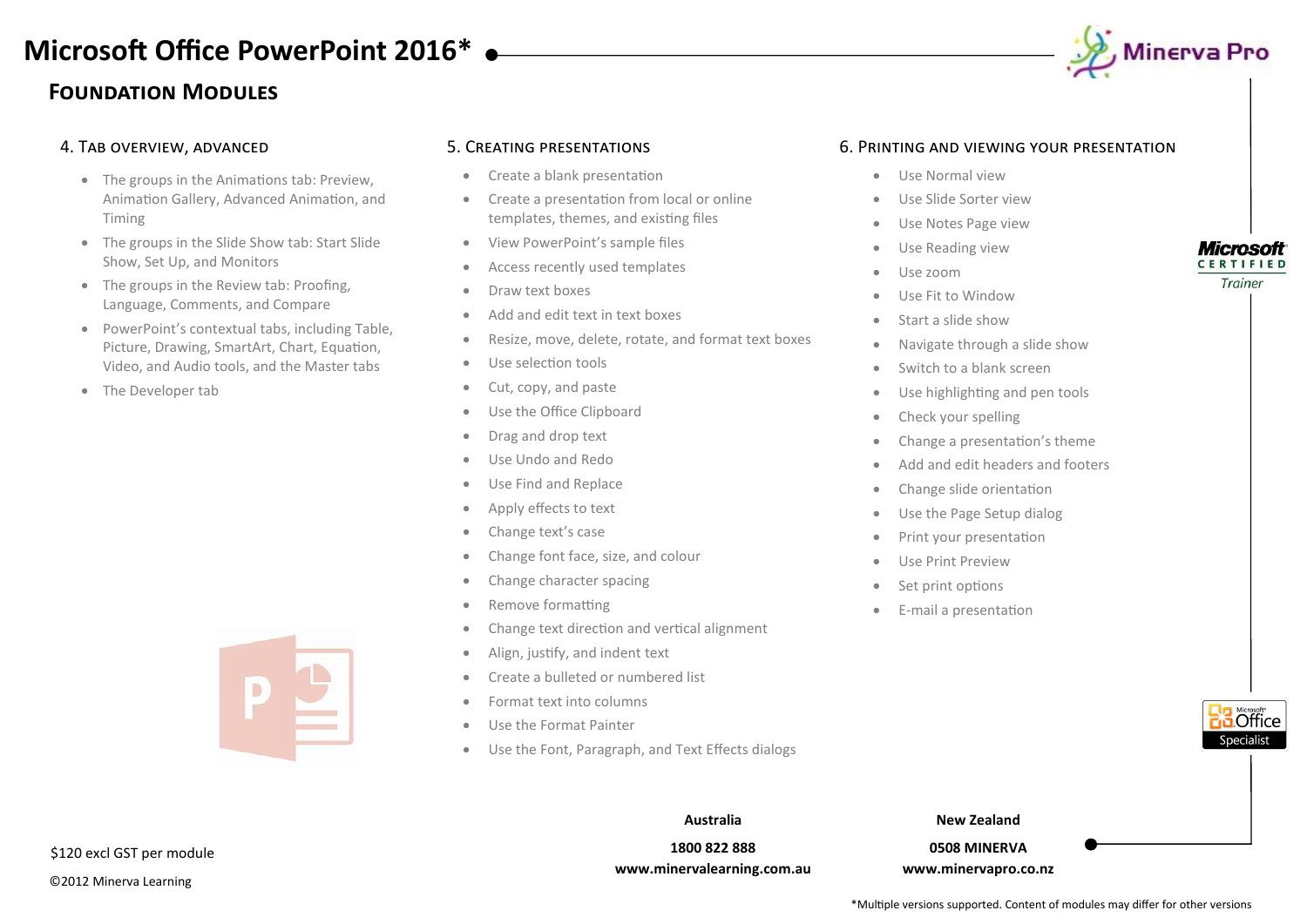# **Intermediate Modules**



**CERTIFIED** Trainer

### 1. Managing powerpoint files

- Navigate with Windows Explorer
- Perform basic tasks with Windows Explorer
- Change views with Windows Explorer
- Use the Windows Explorer Navigation Pane
- Set automatic save options
- Recover presentations
- Publish a presentation to PDF or XPS
- Apply passwords to files
- Save files in older PowerPoint formats
- Open and convert older PowerPoint files
- Optimize media compatibility in a presentation
- Compress media in a presentation
- Mark a presentation as final
- Encrypt and digitally sign files
- Set file properties
- Check for sharing issues
- Run the Document Inspector
- Use the Accessibility Checker and the Compatibility Checker
- Work with versions



©2012 Minerva Learning \$120 excl GST per module

#### 2. Adding the finishing touches

- Check spelling in a presentation
- Use the Research pane
- **•** Use the Thesaurus
- Translate text
- Change your language
- Change the theme in use
- Apply theme colours, fonts, and effects individually
- Manage theme files
- Change the style of slide backgrounds
- Use the Format Background dialog
- Apply slide transitions individually and globally
- Customize transition effects and timing
- Preview transitions
- Apply, customize, preview, and re-order animations
- Use advanced animation effects
- Design custom motion paths
- Define custom triggers
- Use the Animation Pane and the Animation Painter

#### 3. Adding art to your presentation

- Use the Drawing Tools Format tab and the Picture Tools – Format tab **Microsoft**
- Add a shape
- Format a shape manually or with a style
- Resize, edit, move, delete, arrange, group, ungroup, regroup, align, distribute, rotate, and flip shapes
- Add text to shapes and format it manually or with a style
- Apply transforms to text
- Add WordArt to slides
- Use guidelines and grids to help you arrange shapes and objects
- Use the Format Shape and Format Text Effects dialogs
- Use the Selection Pane



\*Multiple versions supported. Content of modules may differ for other versions

**Australia 1800 822 888 www.minervalearning.com.au**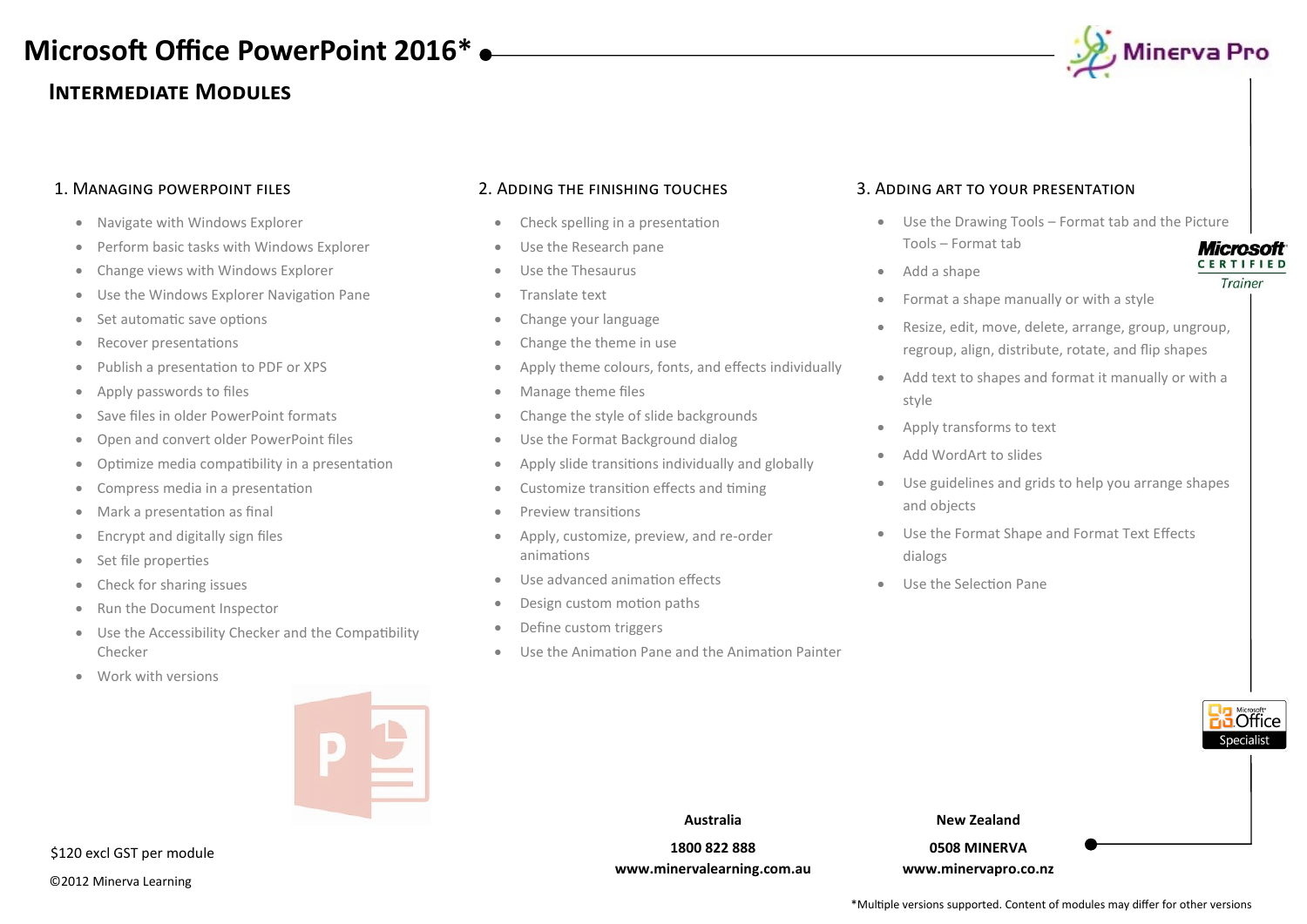# **Intermediate Modules**



- Add pictures from a file or from Clip Art
- Take screenshots of your computer
- Add photo albums
- Use the Picture Tools Format tab and mini toolbar
- Move, resize, delete, crop, rotate, and flip pictures
- Arrange, group, and ungroup pictures
- Align and distribute pictures
- Colour correct and recolour pictures
- Apply artistic effects and styles to photos
- Modify photo backgrounds

 $\begin{array}{c} \hline \end{array}$ 

- Use the Format Picture dialog
- Compress, swap, and reset photos
- Export pictures out of PowerPoint

#### 4. Working with pictures 5. Adding diagrams, charts, and tables

- Identify the parts of a table
- Insert tables with the grid and dialog
- Draw tables manually
- Use the Table Tools and Chart Tools tabs
- Add an Excel spreadsheet to a presentation
- Select table data
- Resize and move tables
- Add, remove, and resize rows and columns
- Merge and split cells
- Format tables and table text with styles and by hand
- Add charts to your presentation
- Resize, move, and delete charts
- $\bullet$  Fdit chart data
- Change the chart style
- Add SmartArt and incorporate text and pictures
- Use the SmartArt Tools tabs
- Resize, move, and delete diagrams
- Change the layout and style of SmartArt
- Recolour SmartArt
- Convert SmartArt to text or shapes
- Reset SmartArt





**New Zealand**

**0508 MINERVA www.minervapro.co.nz**



**Microsoft CERTIFIED** Trainer

\$120 excl GST per module

©2012 Minerva Learning

**Australia**

**1800 822 888 www.minervalearning.com.au**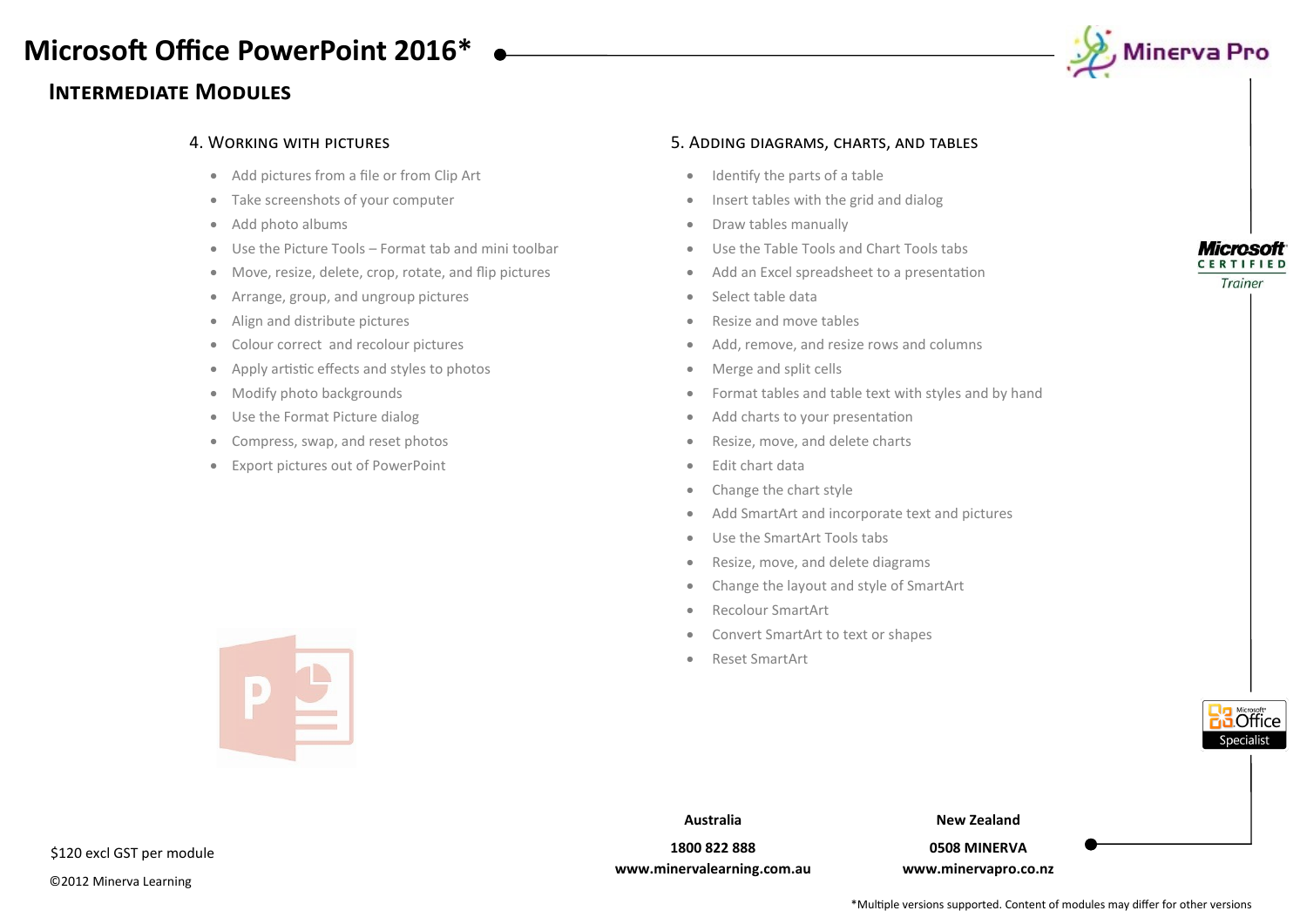# **Advanced Modules**



### 1. Adding multimedia to a presentation

- Insert a video file from your computer or the Clip Art gallery
- Recognize the tools on the Video Tools Format and Playback tabs
- Crop video files
- Correct and recolor video files
- Apply a poster frame to the presentation
- Add a stylized border to the video file
- Control video file playback during your presentation
- Insert an audio file from your computer or the Clip Art gallery
- Recognize the tools on the Audio Tools Format and Playback tabs
- Crop audio files
- Change the icon used to identify the audio file
- Control how the audio file plays during your presentation
- Record an audio file using PowerPoint



### 2. Setting up slide masters

- Create, save, use, and apply slide masters
- Switch to Slide Master view and use the Slide Master tab
- Create and customize slide layouts
- Apply a global theme or background to a slide master
- Choose a style for your slide master
- Use, insert, modify, move, and delete placeholders
- Edit and update master slides
- Clear a master from a presentation
- Create, save, and apply handout and notes masters



**Australia**

**1800 822 888 www.minervalearning.com.au** **New Zealand**

**0508 MINERVA www.minervapro.co.nz**

**Microsoft CERTIFIED** Trainer

\$120 excl GST per module

©2012 Minerva Learning

\*Multiple versions supported. Content of modules may differ for other versions